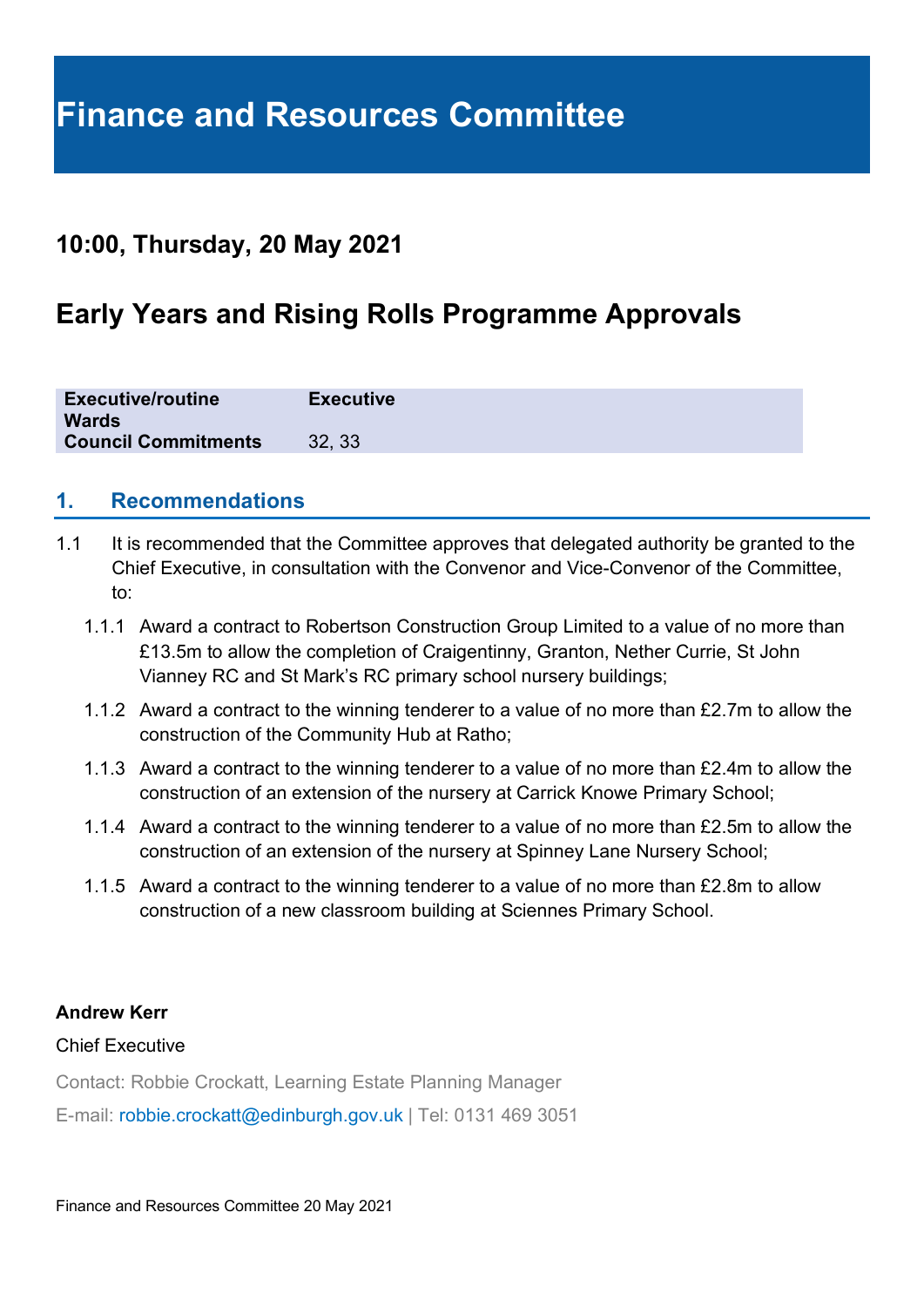# **Early Years and Rising Rolls Programme Approvals**

### **2. Executive Summary**

- 2.1 This report seeks to mitigate further delays in the delivery of the City of Edinburgh Council (the Council)'s Early Years and Rising Rolls Infrastructure programmes. It seeks Finance and Resource Committee approval to delegate authority to the Chief Executive, in consultation with the Convenor and Vice-Convenor of the Committee, to authorise approval of spend once tender processes have been completed for Early Years and Rising Rolls projects which have been delayed due to the impact of the Covid-19 pandemic and may be further delayed due to internal reporting timescales and the scheduling of the Finance and Resources Committee.
- 2.2 In particular it seeks delegated authority for the Chief Executive, in consultation with the Convenor and Vice-Convenor of the Committee, to authorise approval of spend on behalf of the Council with Robertson Construction Group Limited to a value of no more than £13.5m to allow the completion of five nursery buildings at Craigentinny, Granton, Nether Currie, St John Vianney RC and St Mark's RC primary schools which have been delayed following the collapse of the appointed contractor (Central Building Contractors) due to the Covid pandemic. All costs associated with this project would continue to be covered by the Early Years grant provided by the Scottish Government and would not impact on the Council's Capital Investment Programme.
- 2.3 Delaying the delivery of these projects would not prevent the Council meeting its obligations to deliver 1140 hours of free Early Learning and Childcare but would mean the Council could not meet its commitment to "make early years' provision more flexible to fit families' needs…"

#### **3. Background**

- 3.1 'A Blueprint for 2020: The Expansion of Early learning and childcare in Scotland Early Learning and Childcare Expansion Planning Guidance for Local Authorities' issued in March 2017 by the Scottish Government set out local authorities' responsibility for the implementation and delivery of an expanded entitlement of 1140 hours of free Early Learning and Childcare in their area. The vision for expansion is underpinned by the principles of Quality, Flexibility, Accessibility and Affordability.
- 3.2 The City of Edinburgh Council's Commitments 32 and 33 for this Council term reflect the vision in the Blueprint: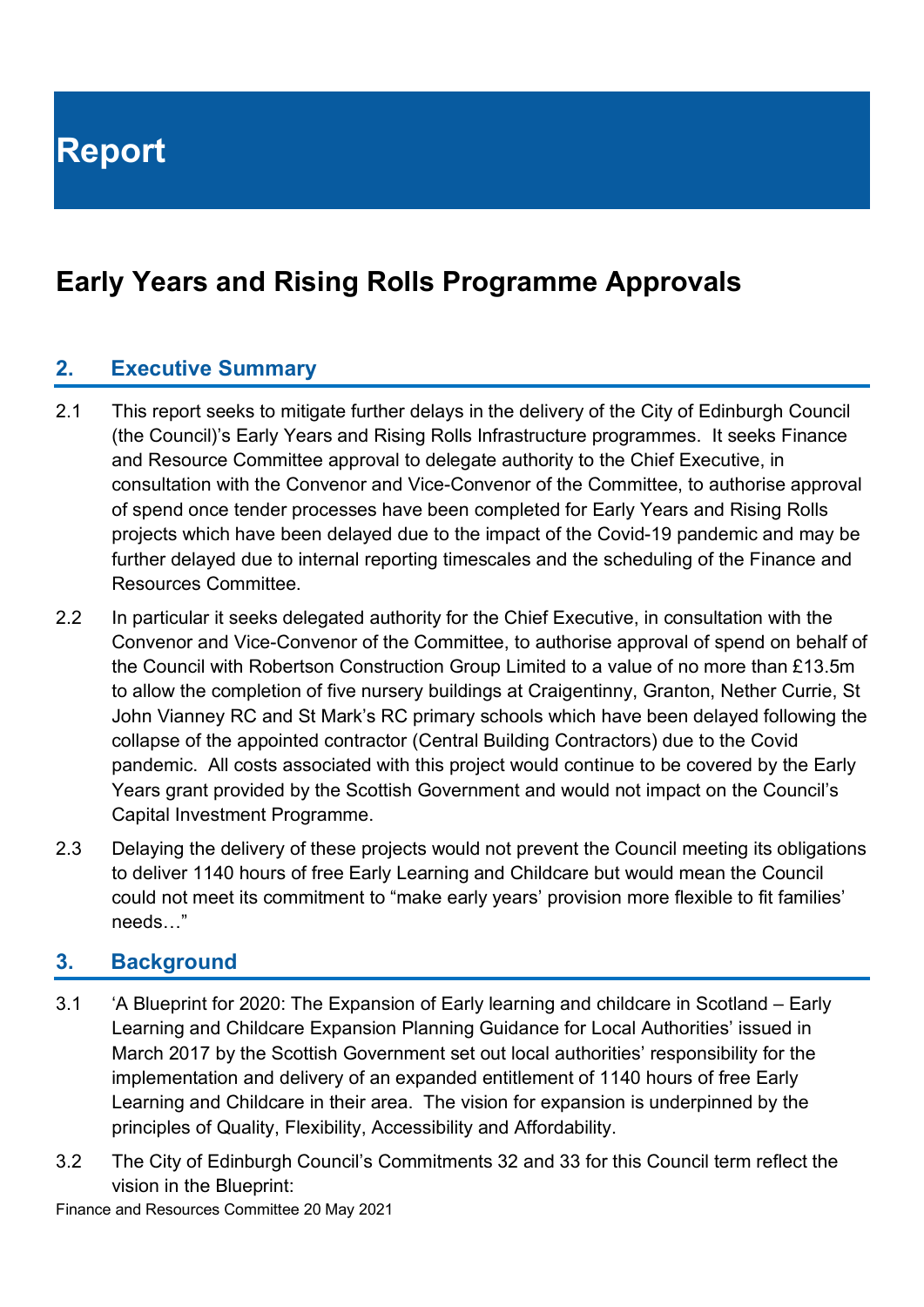*32. Double free early learning and child care provision, providing 1140 hours a year for all 3- and 4-year olds and vulnerable 2-year olds by 2020*

*33. Make early years' provision more flexible to fit families' needs and provide additional resources to families in difficulty so that no children are educationally disadvantaged when they start formal schooling*

Details of the infrastructure programme required to support the expansion to 1140 were noted by the Finance and Resources Committee on 12 June 2018 in the paper entitled ["Expansion of Early Learning and Childcare from 600-1140 hours by 2020 -](https://democracy.edinburgh.gov.uk/Data/Finance%20and%20Resources%20Committee/20180612/Agenda/$item_724_-_expansion_of_early_learning_and_childcare_from_600-1400_hours_by_2020_-_current_progress_and_next_.xls.pdf) Current [Progress and Next Steps".](https://democracy.edinburgh.gov.uk/Data/Finance%20and%20Resources%20Committee/20180612/Agenda/$item_724_-_expansion_of_early_learning_and_childcare_from_600-1400_hours_by_2020_-_current_progress_and_next_.xls.pdf) Delivery of this programme is ongoing, however, the impact of the Covid-19 pandemic has stalled parts of the programme with the most significant impact being the loss of the contractor appointed to deliver five new nursery buildings.

### **4. Main report**

#### **Delegated Authority**

- 4.1 The Early Years and Rising Rolls programmes contain a number of projects at different stages in their development. These projects range from small refurbishment works to entirely new learning and teaching establishments. Unlike other capital projects within the Council, the delivery of these projects is driven by a need to meet key points during the year to ensure that schools and nurseries have the accommodation they require to meet demand at the start of a school term or at an appropriate intake point for a nursery. Failure to meet these dates may result either in a delay in offering places, a new building remaining empty for several months and/or adaptations to existing accommodation or provision of temporary accommodation. In the case of Early Years projects, the late delivery of new infrastructure will not prevent the Council meeting its statutory obligations to deliver 1140 hours of nursery provision. However, it would restrict parental choice and the flexibility of the offering and therefore be contrary to the Council's Commitment 33 which is to "Make early years' provision more flexible to fit families' needs…"
- 4.2 This year there are a number of projects particularly in the Early Years programme that, due to their value, will require approval from Finance and Resource Committee before a contract can be entered into with a successful tenderer. The internal reporting timescales and the scheduling of the Finance and Resources Committee during the summer period means that it may not be possible to progress some these projects without incurring programme delays. Many of these projects have already been subject to significant delays due to the Covid pandemic which means accelerating their programme by limiting any unnecessary delays is desirable.
- 4.3 To mitigate the risk of further delay and allow projects to proceed swiftly on conclusion of tender processes it is proposed through this report that Committee delegate authority to the Chief Executive, in consultation with the Convenor and Vice-Convenor of the Committee, to award contracts for these particular projects at the appropriate time. It is proposed that that value of the delegated authority is capped at what is understood to reflect the maximum price the Council would consider accepting, on the basis of the information available at the time of this report being finalised.
- 4.4 Table 1 (below) sets out the projects that would be covered by this proposed approach.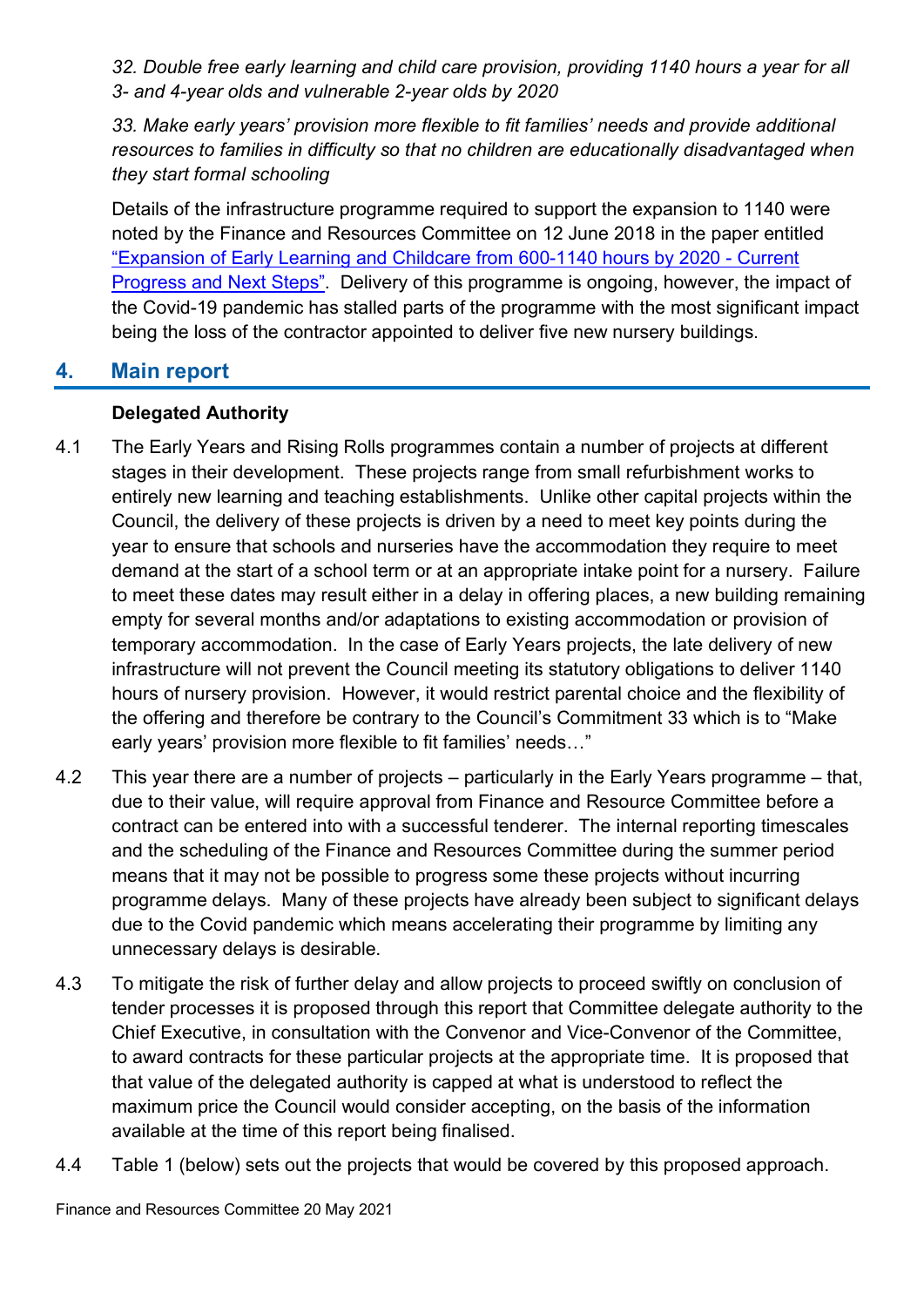| Project                                                                 | <b>Description</b>                                                                                                                               | <b>Status</b>                                                                                                                                | <b>Approval</b>                                                                                                                                             | <b>Basis</b><br>of Cost   |
|-------------------------------------------------------------------------|--------------------------------------------------------------------------------------------------------------------------------------------------|----------------------------------------------------------------------------------------------------------------------------------------------|-------------------------------------------------------------------------------------------------------------------------------------------------------------|---------------------------|
| <b>Five New</b><br><b>Nurseries</b>                                     | Project stalled due to<br>collapse of original<br>contractor and high<br>costs associated with<br>completion (further<br>details in section 4.5) | Contract Sum agreed<br>with Robertson<br><b>Construction Group</b><br>Limited to allow<br>completion - Awaiting<br><b>Committee Approval</b> | To enter into a<br>contract with<br>Robertson<br><b>Construction Group</b><br>Limited to a value of<br>no more than £13.5m.                                 | Agreed<br>Contract<br>Sum |
| Ratho<br>Library and<br>Nursery                                         | New building with<br>Planning Approval to<br>replace existing nursery<br>and library in Ratho<br>with a single hub<br>building.                  | Tender to be issued 3<br>May 2021 for<br>approval by 26 July<br>2021.                                                                        | To delegate authority<br>to the Chief Executive<br>to enter into a contract<br>with the with the<br>winning tenderer to a<br>value of no more than<br>£2.7m | Stage 3<br>Cost<br>Plan   |
| Carrick<br>Knowe<br>Nursery<br>Extension                                | New building with<br>Planning Approval to<br>extend existing nursery.                                                                            | Tender programmed<br>for issue 24 May 2021<br>for approval by 16<br>August 2021.                                                             | To delegate authority<br>to the Chief Executive<br>to enter into a contract<br>with the winning<br>tenderer to a value of<br>no more than £2.4m             | Stage 3<br>Cost<br>Plan   |
| Spinney<br>Lane<br>Nursery<br>Extension                                 | New building with<br>Planning Approval to<br>extend existing nursery.                                                                            | Tender programmed<br>for issue 21 June<br>2021 for approval by<br>13 September 2021.                                                         | To delegate authority<br>to the Chief Executive<br>to enter into a contract<br>with the winning<br>tenderer to a value of<br>no more than £2.5m             | Stage 3<br>Cost<br>Plan   |
| Sciennes<br>Primary<br>School<br><b>Rising Rolls</b><br><b>Building</b> | New building awaiting<br>Planning Approval to<br>replace temporary units<br>demolished or at end of<br>life.                                     | Tender programmed<br>for issue 11 May 2021<br>for approval by 3<br>August 2021.                                                              | To delegate authority<br>to the Chief Executive<br>to enter into a contract<br>with the winning<br>tenderer to a value of<br>no more than £2.8m             | Stage 2<br>Cost<br>Plan   |

| Table 1: Projects with tender return dates scheduled during summer 2021 |
|-------------------------------------------------------------------------|
|-------------------------------------------------------------------------|

#### **Five New Nurseries Project**

4.5 In April 2020, during the first Covid lockdown, Central Building Contractors (CBC) who had been appointed by the Council to construct new nursery buildings at Craigentinny, Granton, Nether Currie, St Mark's RC and St John Vianney RC Primary Schools went into receivership and ceased trading. The Council's Facilities Management Services secured the five sites but, due to the construction lockdown the Council was not able to appoint a contractor to make the incomplete buildings wind and watertight. Robertson Construction Group Limited were appointed under delegated authority via the Scape Framework in October 2020 to undertake a first phase of works: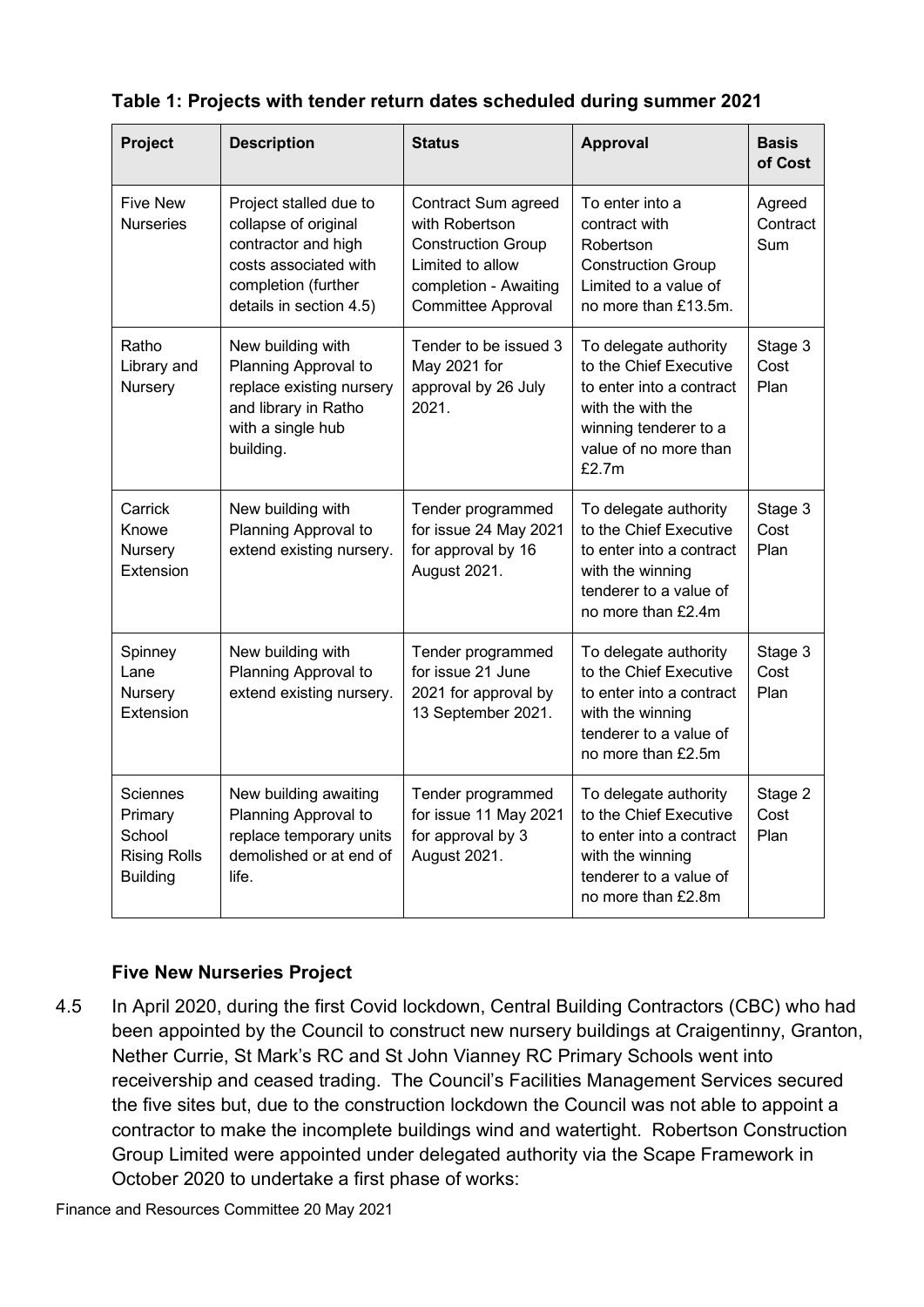- repair any damage caused to the building since the original contractor left the site;
- repair any of the outstanding defects that the original contractor had not addressed prior to leaving the site;
- make the buildings wind and watertight; and
- prepare a scope for a second phase of works to bring the buildings to completion.
- 4.6 This first phase of work was completed in February 2021. Since their initial appointment negotiations with Robertson Construction Group Limited had been ongoing to reach a position whereby they could remain onsite and begin the second phase of the works which would see the buildings completed. However, the costs for phase two works provided by Robertson Construction Group Limited's in February 2021 were considerably greater than budgeted within the Early Years Programme. Accordingly, it was decided that further work was required by the Council's appointed cost consultants, Currie & Brown, and Robertson Construction Group Limited to demonstrate that the costs provided represented best value for the Council.
- 4.7 The original contract with CBC to complete the five nurseries was for £9.16m. Prior to their collapse £4.66m was paid to CBC for the work completed. The Council entered into a contract with Robertson Construction Group Limited valued at £1.13m to complete Phase 1 works. Additional works required have increased the Phase 1 works package value to £2.2m. Robertson Construction Group Limited have provisionally costed the Phase 2 works at £11.47m resulting in a gap of approximately £8m between the funding budgeted within the Early Years 1140 programme and the cost of completing these buildings. However, this capital shortfall can be met through the revenue funding provided as part of the Scottish Government's Grant funding for Early Years expansion.
- 4.8 The advice provided by the Council's cost consultants indicates that, while the costs may be considerably higher than the original contract, they are representative of market conditions and taking alternative procurement routes may not provide any significant degree of cost saving.
- 4.9 There are a number of factors that have influenced these conclusions:
	- The works are unattractive to the market due to them being partially complete projects with greater risk inheriting a previous contractor's work;
	- The market is particularly buoyant at the moment where sub-contractors can pick and choose what works they tender for;
	- Volatility, including loss of companies to insolvency in key supply chain markets, particularly Mechanical and Electrical, make obtaining prices more challenging; and
	- Key materials appear to be above anticipated inflation levels e.g. steel.
- 4.10 It should be noted that an alternative procurement route would also delay the project well beyond January 2022 when the new nursery capacity is required.
- 4.11 At the time of this report being finalised, work to challenge and refine the costs provide by Robertson Construction Group Limited was ongoing. However, in order to deliver these new nurseries by Christmas 2021, a contract with Robertson Construction Group Limited must be entered into before the end of May 2021. For this reason and following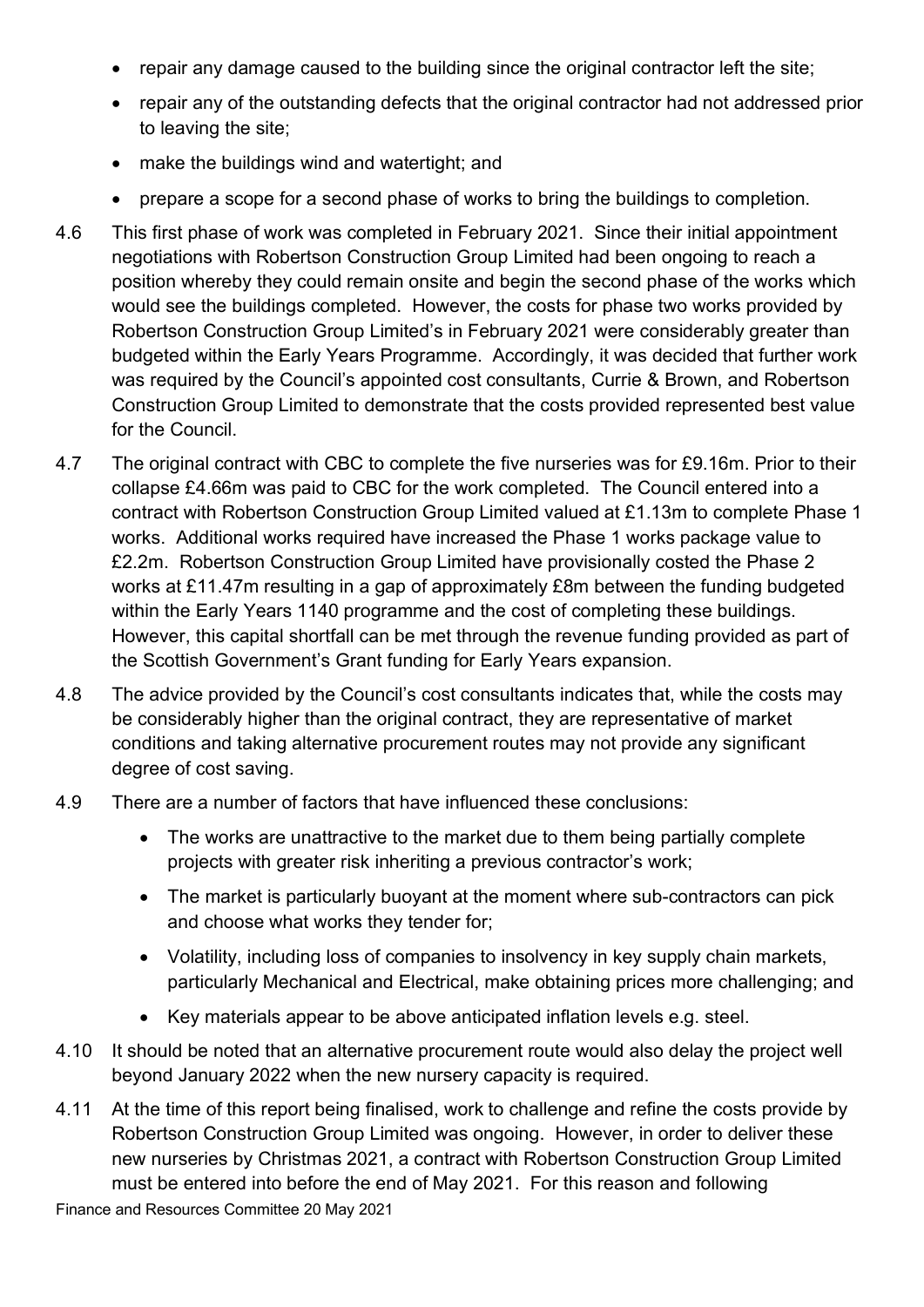confirmation from our cost advisors that the costs provided by Robertson Construction Group Limited offer best value given the factors outlined above, Committee is asked to approve that delegated authority be given to the Chief Executive, in consultation with the Convenor and Vice-Convenor of the Committee, to award a contract with Robertson Construction Group Limited at a value of no more than £13.5m. This cost is for both the additional Phase 1 works and the Phase 2 works, which would see the five nurseries to completion..

### **Ratho, Carrick Knowe and Spinney Lane**

4.12 The new nursery at Ratho and the extensions at Carrick Knowe Primary School and Spinney Lane Nursery are targeted for completion during the summer break in 2022. It is hoped that this will allow them to become operational for the start of the new school term in August 2022. Currently their programmed completion dates are 20 June 2022 (Ratho), 11 July 2022 (Carrick Knowe) and 8 August 2022 (Spinney Lane). Accordingly, there is little scope for slippage in these programmes and the approvals in this paper are sought to minimise delay and provide the best chance of meeting these dates.

#### **Sciennes Primary School**

4.13 The new classroom extension at Sciennes Primary School is currently programmed for completion during the school's October break in 2022. Pupils would transition to the new building following the October break. The site at Sciennes Primary School is restricted and delays to the project increase the time that playground space at the school is occupied by temporary classrooms. Accordingly, the approvals in this paper are sought to minimise the requirement for temporary classrooms and allow the move to take place over the October holiday period.

## **5. Next Steps**

- 5.1 Should Committee approve recommendation 1.1.1, a contract to allow the completion of the five nurseries would be entered into within a week. This would allow the contractor to begin on site in June 2021 and complete all five buildings by Christmas 2021.
- 5.2 Should Committee approve recommendations 1.1.2 to 1.1.5, then these individual projects would progress immediately on completion of an appropriate tender process limiting any further delay to their delivery. The procurement strategy for these projects is in development.
- 5.3 If Committee does not approve the recommendations in this report then the programmes for these new facilities will be revised and measures put in place to mitigate the impact of any resulting delays. Delays would not prevent the Council meeting its statutory obligations to deliver 1140 hours of nursery provision but it would restrict parental choice and the flexibility of the offering and therefore be contrary to the Council's Commitment 33 which is to "Make early years' provision more flexible to fit families' needs…"

## **6. Financial Impact**

#### **Capital**

6.1 The five new nurseries at Craigentinny, Granton, Nether Currie, St Mark's RC and St John Vianney RC Primary Schools are funded from the Scottish Government Early Years 1140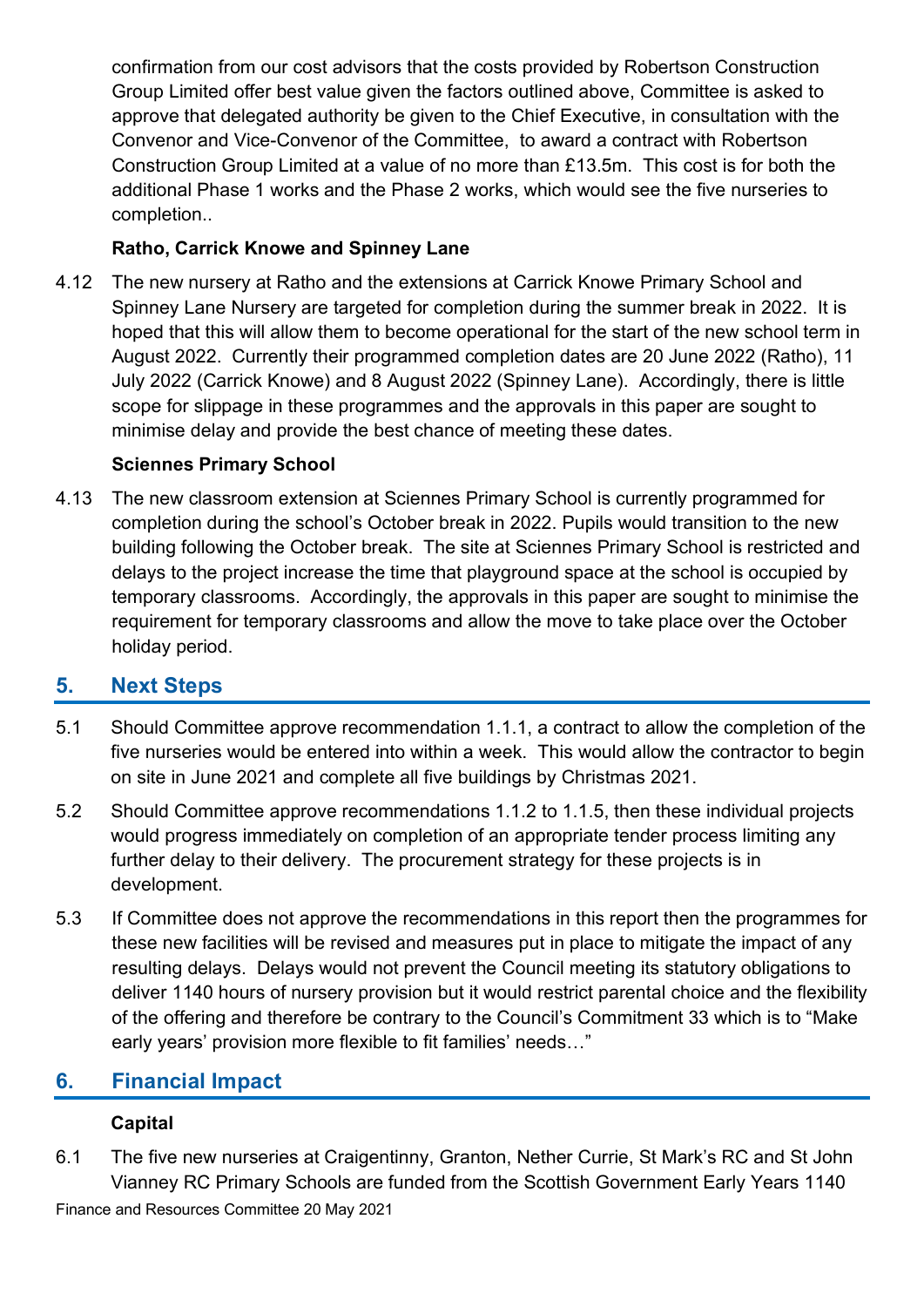Grant. As the expansion has been delayed due to the Covid pandemic, there is surplus revenue funding which, under the terms of the grant, may be transferred to capital. The new community hub at Ratho and the extension of Carrick Knowe Nursery are also funded from the Early Years 1140 grant. Accordingly, none of these projects have an impact on the Council's Capital budgets.

6.2 The new classroom building at Sciennes PS is included within the Council's Capital Investment Programme as part of the Rising School Rolls budget.

#### **Revenue**

- 6.3 The additional Early Years revenue costs arising from these new and expanded facilities will be funded through the 1140 hours expansion funding provided by the Scottish Government.
- 6.4 The running costs associated with the new four classroom Passivhaus building at Sciennes Primary School are expected to be less than those of the four temporary unit classrooms it replaces and, as a new building the maintenance costs are also expected to be reduced. As a replacement for existing infrastructure rather than an expansion of school capacity, the new classroom building does not increase the numbers of pupils or classes meaning that there is no impact on staffing costs.

## **7. Stakeholder/Community Impact**

- 7.1 The purpose of this paper is to mitigate the risk of delays that could be detrimental to the communities the projects are designed to benefit. Where delays have already been incurred due to the Covid pandemic the communities concerned have been made aware through letters distributed by the schools.
- 7.2 Failure to deliver these new facilities by their planned delivery dates would not prevent the Council meeting its statutory obligations to deliver 1140 hours of nursery provision. However, it would restrict parental choice and the flexibility of the offering and therefore be contrary to the Council's Commitment 33 which is to "Make early years' provision more flexible to fit families' needs…"
- 7.3 All new buildings delivered by these projects will be built to meet a wide range of environmental criteria in order to ensure the projects limit their environmental impact and maximise sustainability during construction and operation. This will include meeting higher energy performance ratings through the utilisation, among other things, of enhanced fabric and mechanical and electrical improvements.
- 7.4 In order to be awarded the Framework Agreement, Robertson's were assessed for compliance with Fair Works practices related legislation and pay the living wage to staff. Every project awarded from the Agreement carries within it a Community Benefits obligation. Community Benefits are set within pre-construction and will focus primarily on local employment supply chain engagement and utilisation. Contractual documentation aligns with the Council's construction charter and low energy targets.

## **8. Background reading/external references**

8.1 Finance and Resources Committee, 12 June 2018 - "Expansion of Early Learning and [Childcare from 600-1140 hours by 2020 -](https://democracy.edinburgh.gov.uk/Data/Finance%20and%20Resources%20Committee/20180612/Agenda/$item_724_-_expansion_of_early_learning_and_childcare_from_600-1400_hours_by_2020_-_current_progress_and_next_.xls.pdf) Current Progress and Next Steps"